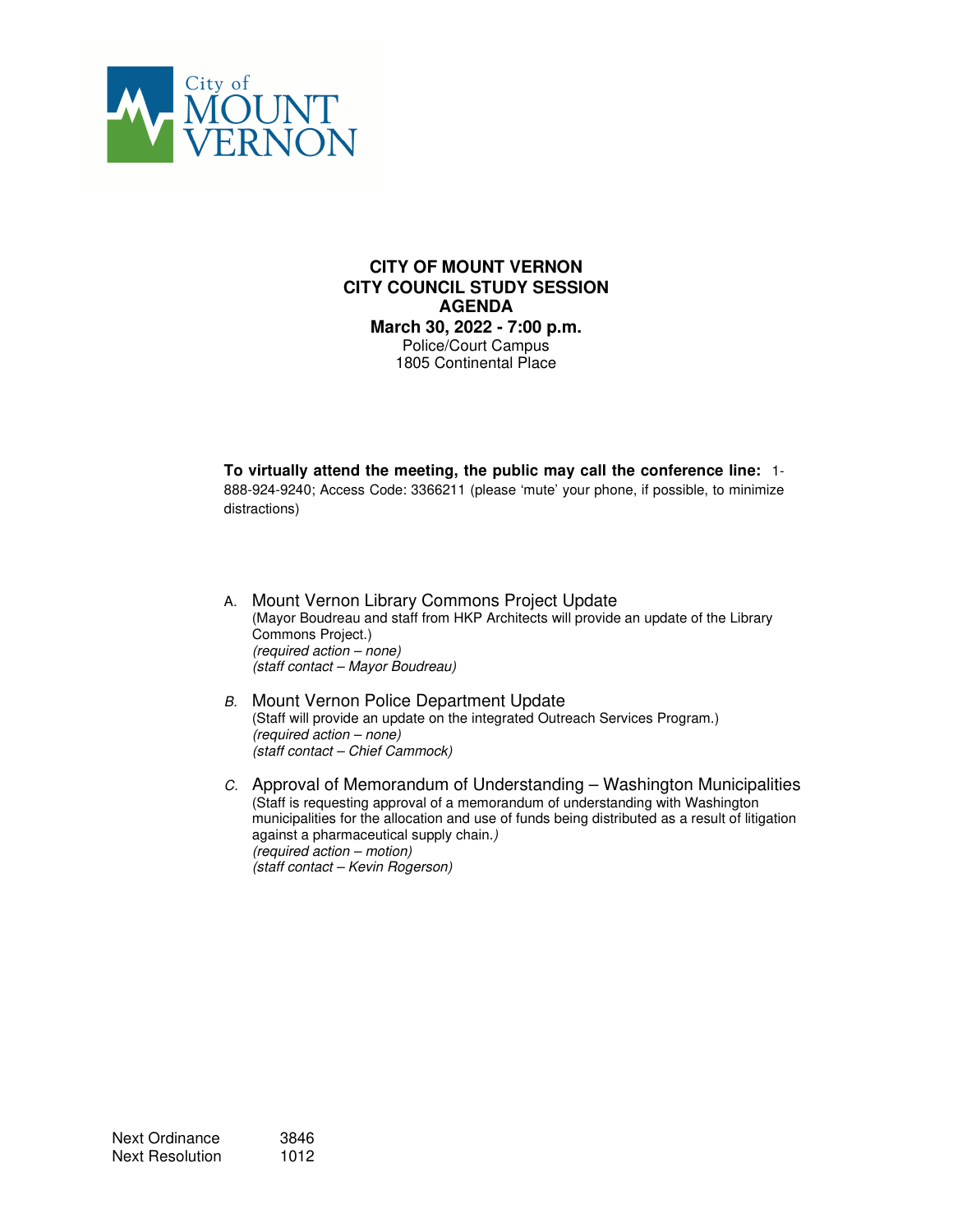

# **DATE:** March 30, 2022

**TO:** City Council

**FROM:** Mayor Boudreau

**SUBJECT:** MOUNT VERNON LIBRARY COMMONS PROJECT UPDATE

## **RECOMMENDED ACTION:**

None

## **INTRODUCTION/BACKGROUND:**

Mayor Boudreau and HKP Architects will brief Council on the latest progress for the Library Commons project.

## **FINDINGS/CONCLUSIONS:**

None

## **RECOMMENDATION:**

None

## **ATTACHED:**

Click here to enter text.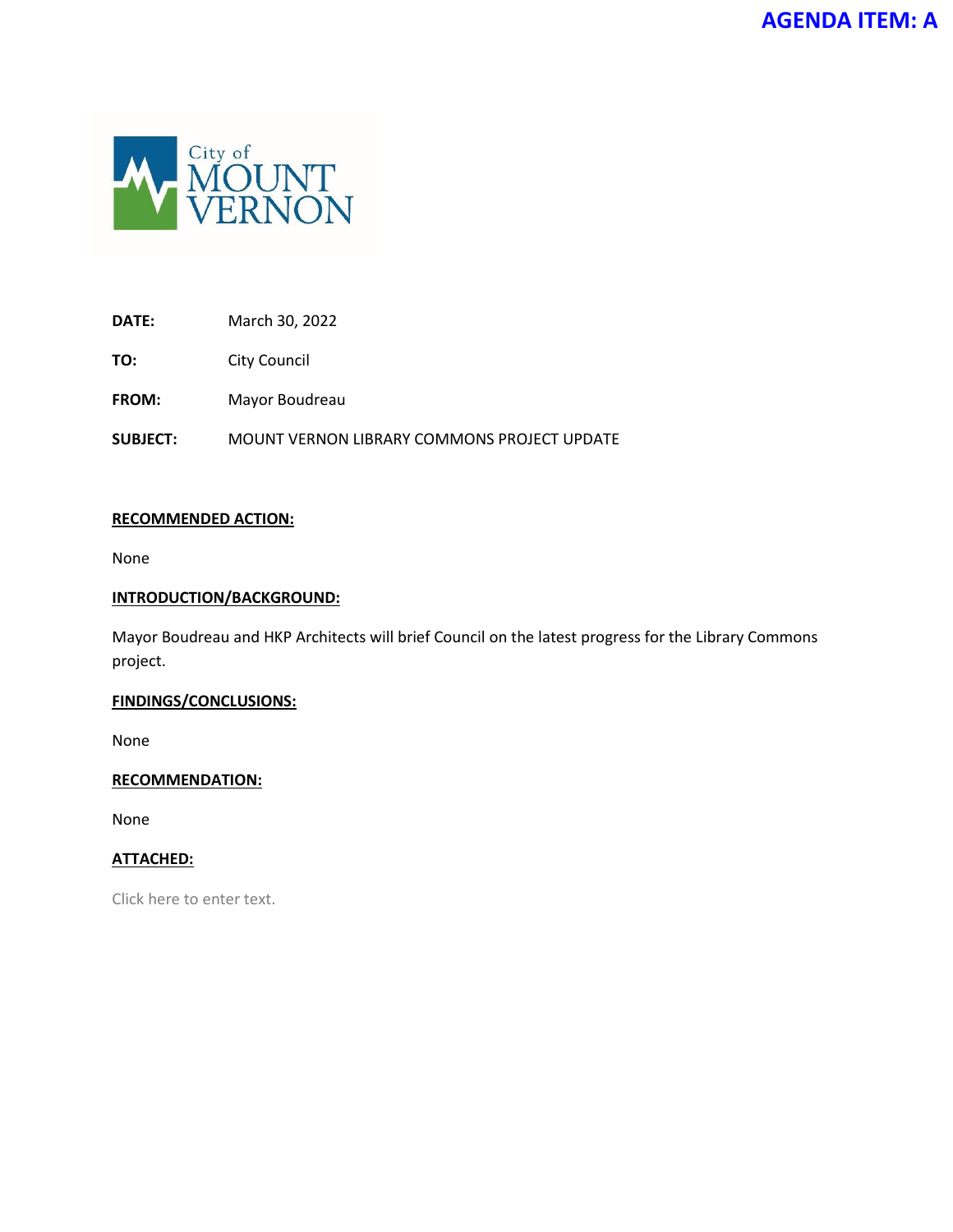

**DATE:** March 25, 2022

**TO:** Mayor Boudreau and City Council

**FROM:** Police Chief Chris Cammock

**SUBJECT:** POLICE DEPARTMENT: INTEGRTED OUTREACH SERVICES PROGRAM

## **RECOMMENDED ACTION:**

NO ACTION REQUESTED. REVIEWING PROGRAM INFORMATION PROVIDED AT THE NOVEMBER 3, 2021 PUBLIC SAFETY MEETING.

#### **INTRODUCTION/BACKGROUND:**

Approximately 25% of Mount Vernon Police Department service calls have underlying circumstances related to poverty, homelessness, behavioral health, and substance abuse. Specific segments of our population were found to be highest utilizers and in 82% of the cases were not enrolled in Traditional Clinical Care services. The Integrated Outreach Services (IOS) program is designed to change the capacity and capability for the Mount Vernon Police Department to effectively respond and reduce the unhoused population who encounter the criminal justice system. This program will:

• Provide an alternative to police officer responses, with non-police personnel, to calls where poverty, substance use disorder or behavioral health are primary factors versus criminal intent.

- Provide outreach services specialists intensive case management support to offer wrap around services for the unhoused or high service utilizers who encounter the criminal justice system because they are not connected or inconsistently connected to traditional care providers.
- Integrate public health resources into public safety as a means towards a longer-term goal of transitioning untreated behavioral health issues into a more suitable system.

## **FINDINGS/CONCLUSIONS:**

This program is necessary to evolve policing services and functions into the future.

## **RECOMMENDATION:**

None

## **ATTACHED:**

None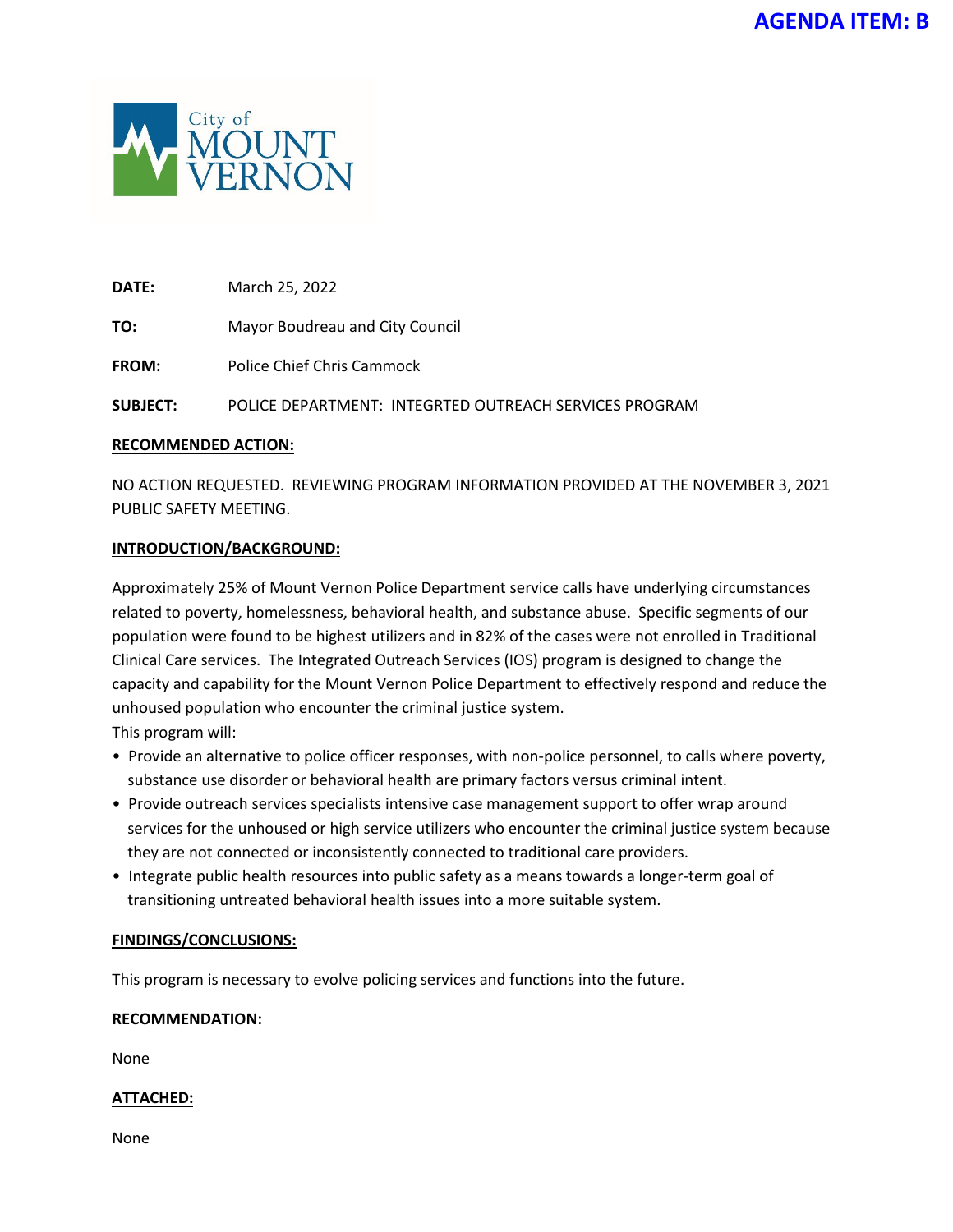

**DATE:** March 30, 2022

**TO:** Mayor Boudreau and City Council

FROM: Kevin Rogerson; City Attorney

**SUBJECT:** MEMORANDUM OF UNDERSTANDING ("MOU") REGARDING OPIOID FUNDS

## **RECOMMENDED ACTION:**

Approve the MOU.

#### **INTRODUCTION/BACKGROUND:**

Mount Vernon is a party along with a number of local governments engaged in litigation seeking to hold entities within the pharmaceutical supply chain of prescription opioids accountable for the damage they have caused to the local governments.

After discussion through legal counsels, the local governments engaged in litigation and the other cities and counties in Washington have reached a desire to agree on a form of allocation for opioid funds they receive from entities within the pharmaceutical supply chain which is memorialized in the attached Memorandum of Understanding ("MOU") relating to the allocation and use of the proceeds of Settlements.

This MOU is not a settlement agreement but only an agreement as to how funds will be distributed to release county and city claims. Again, this is the current intent of the distributor defendants and J&J (they want resolution of state and local govt claims first) so this MOU reflects that desire/intent.

This allocation model in the MOU addresses how settlement funds intended for local governments would be distributed among them. It is designed to be as simple as possible, while still treating all cities and counties fairly. The allocation model uses three factors to determine the share of a global settlement that each county will receive. These three factors address the most critical causes and effects of the opioid crisis: (1) the number of persons suffering opioid use disorder in the county; (2) the number of opioid overdose deaths that occurred in the county; and (3) the amount of opioids distributed within the county.

The allocation model gives each of these factors a straightforward, one-third weighting.